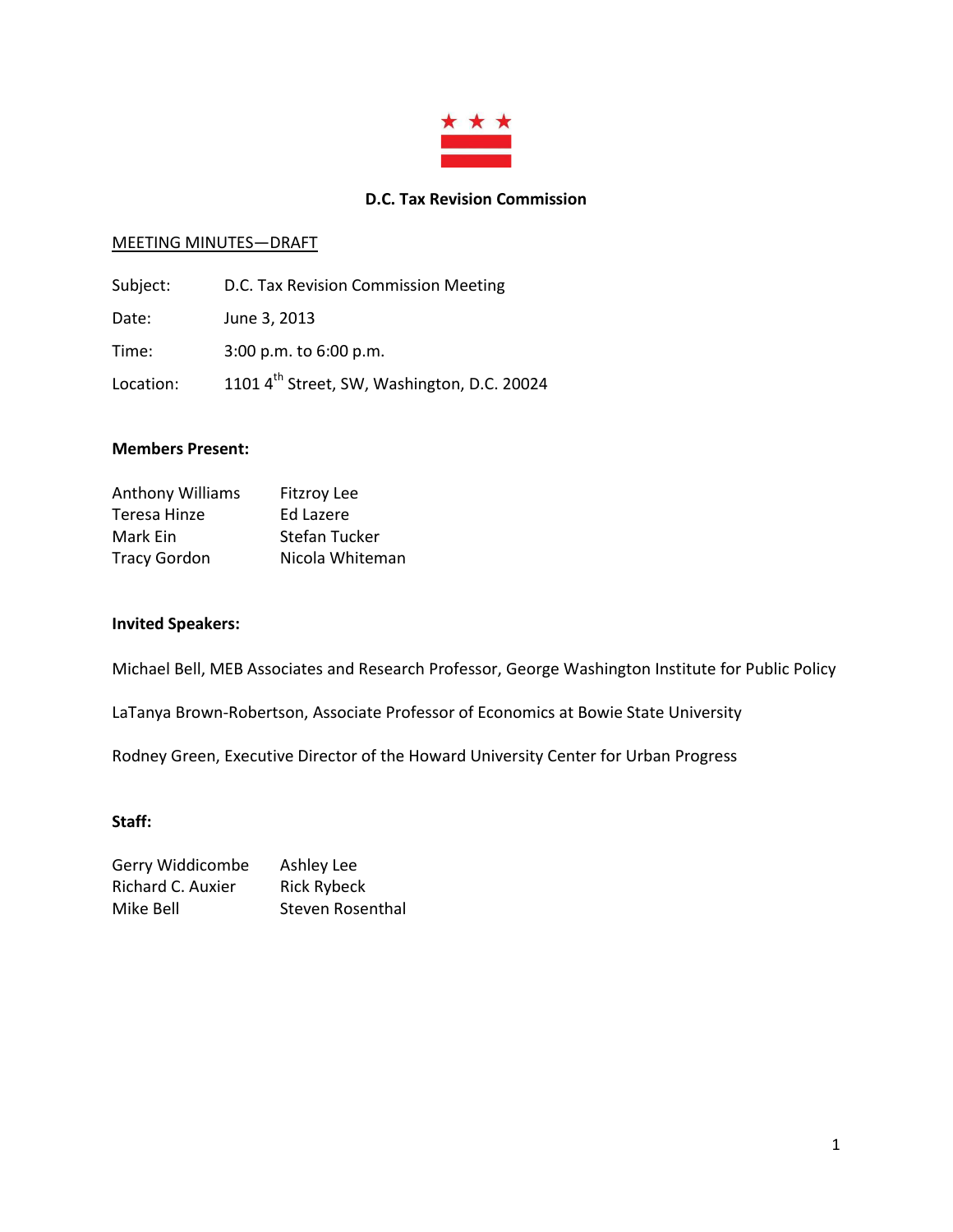## **I. Call to Order (Commission Chair)**

Mr. Anthony Williams, Chair of the D.C. Tax Revision Commission (the "Commission"), called the meeting to order at 3:20pm. He began by thanking the Office of Revenue Analysis (ORA) and Office of Tax and Revenue (OTR) for their continued support of the Commission. Mr. Williams then explained that three topics would be presented at the meeting : real property tax exemptions, transitional neighborhoods and deed recordation and deed transfer taxes. He also noted that all materials presented at the meeting are available on the Commission's website, [www.dctaxrevisioncommission.org.](http://www.dctaxrevisioncommission.org/)

### **II. Approval of Minutes**

The minutes from the May 20, 2013 Commission meeting were approved without amendment.

### **III. Presentation: D.C. Properties Exempt from Real Property Tax**

Mr. Williams then welcomed Mr. Michael Bell, a member of the Commission staff who was appearing for a second time before the Commission, to present his analysis of properties exempt from real property taxes in D.C. Mr. Bell was joined by Mr. Daniel Muhammad, a fiscal analyst with ORA who assisted Mr. Bell with his research. Mr. Bell said his presentation was a continuation of his previous presentation on the real property tax in D.C. That discussion had focused on an ideal: a uniformly administered tax that treated all taxpayers equitably. Today's discussion was meant to demonstrate how current policy, driven mostly by political decisions, often deviates from that goal. He added that the Commission was established explicitly to step back and think about such deviations—and their efficacy—in a non-political way.

Mr. Bell then explained that there are two means for exempting properties from property taxes:

- 1. By right: A property is categorized as a type that is historically exempt from such taxes (for example, schools and churches).
- 2. By appeal: Congress of the D.C. Council declares a property exempt from such taxes.

Mr. Bell explained that D.C.'s exempt property was split roughly 50-50 between by right and by appeal properties. He then described how out of an estimated \$227 billion in estimated property value, \$83 billion (37%) is exempt from property taxes in D.C. He noted that such numbers must be approached with caution, however, as roughly \$48 billion of that \$83 billion is "immune" from property taxes. (For example, properties owned by the federal government will never be eligible for D.C. taxation.) Mr. Bell then presented a table that further broke down exempt properties in D.C. He asked the Commission to note that 80% of the properties exempted by legislation are related to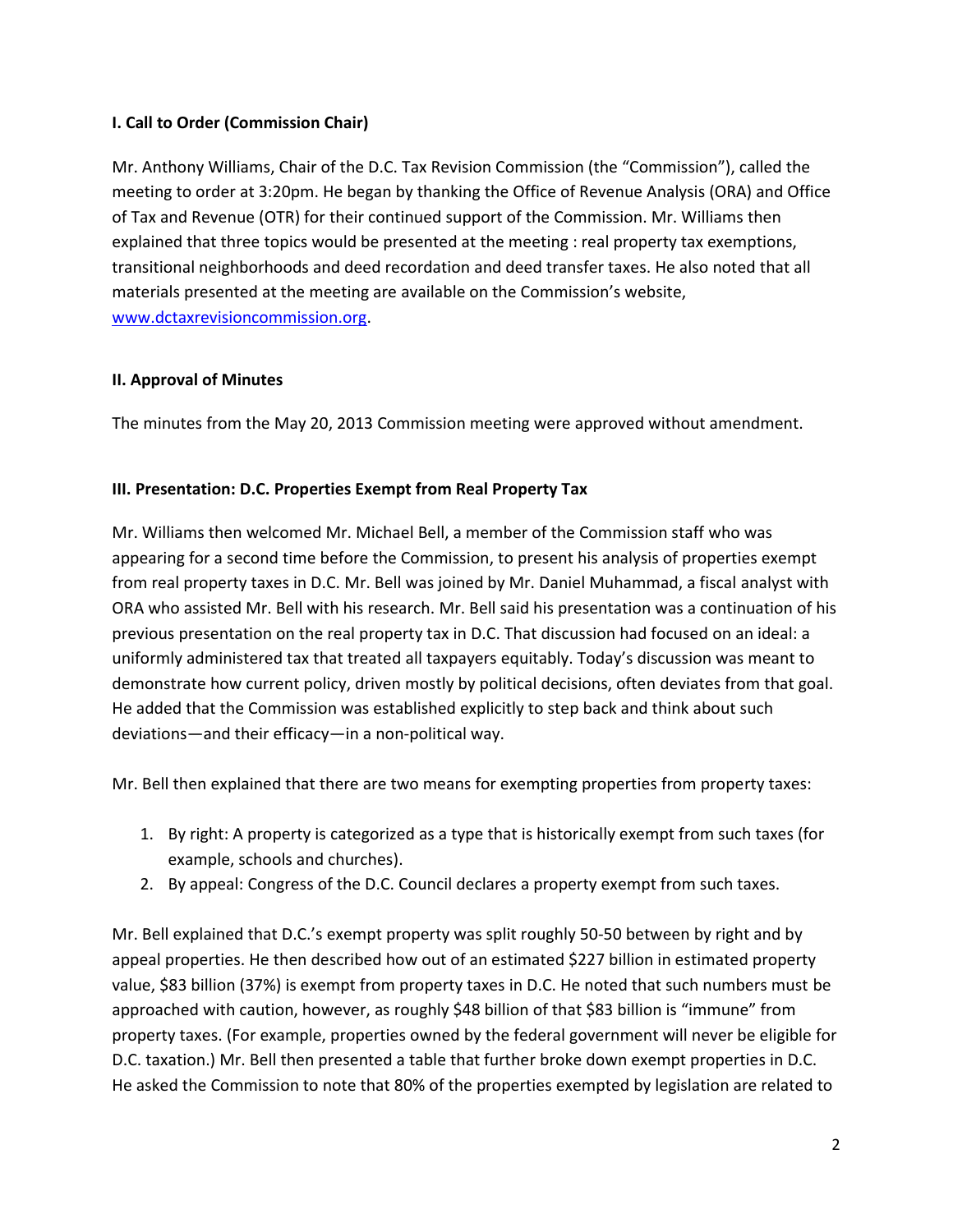low-income tax relief. (Note: This is 80% of properties and not 80% of property *value*. In fact, these properties account for a very small share of exempt property value.)

Mr. Bell then presented the Commission with three scenarios for collecting revenue from exempted properties. The first scenario showed that if D.C. could collect property taxes (at current rates) from all exempted properties the government would collect over \$1.4 billion in additional revenue. The second scenario removed all "immune" properties (e.g. federal government properties) from the tax base but kept current rates. This scenario produced \$396 million in additional revenue. This scenario is still unlikely given political restraints, though. As such, scenario No. 3 assumed that all the properties in the base of scenario No. 2 but taxed them at only 25% of their value. (This scenario mirrors a PILOT program in Boston—considered a "best practice"—that asks exempt properties to pay taxes on 25% of value because the city calculates that it spends 25% of its revenue on goods and services that benefit all residents.) This scenario is estimated to raise \$99 million in additional revenue for D.C.

After laying out these scenarios Mr. Bell said the central question is whether these properties *should* pay taxes. He said these properties currently consume services but do not contribute to the government. Furthermore, by not paying taxes the burden is not erased but rather shifted to other taxpayers—making the system unequally and distorting economic behavior. He said other states and localities have addressed this question by asking for voluntary contributions or implementing user fees/charges on such property owners. Mr. Bell then listed six possible policy options for the Commission to consider.

- 1. Do nothing. (The justification being that rules have been set and changing them will create new problems and disadvantages.)
- 2. Establish clear criteria for legislative exemptions. (Mr. Bell pointed to Arizona and Boston as jurisdictions that have successfully implemented such criteria.)
- 3. Limit the value of real property exempt from taxation for individual properties. For example, no exemption for property value over \$10 million. Such a change would generate \$200 million in revenue. (Twelve states have some sort of exemption limit.)
- 4. Reevaluate using property tax exemptions to promote low-income housing. He suggested the Commission evaluate all low-income tax relief programs.
- 5. Develop a traditional PILOT program along the lines of the program in Boston. (Note: Current PILOT programs in D.C. are not "traditional" PILOT programs. They are more like TIF programs and do not apply to the discussion of exempt properties.)
- 6. Phase out all property tax exemptions for all non-federal, non-D.C., non-foreign, nonreligious, non-educational, non-hospital and non-profit organizations over a 10-year period starting in 2024.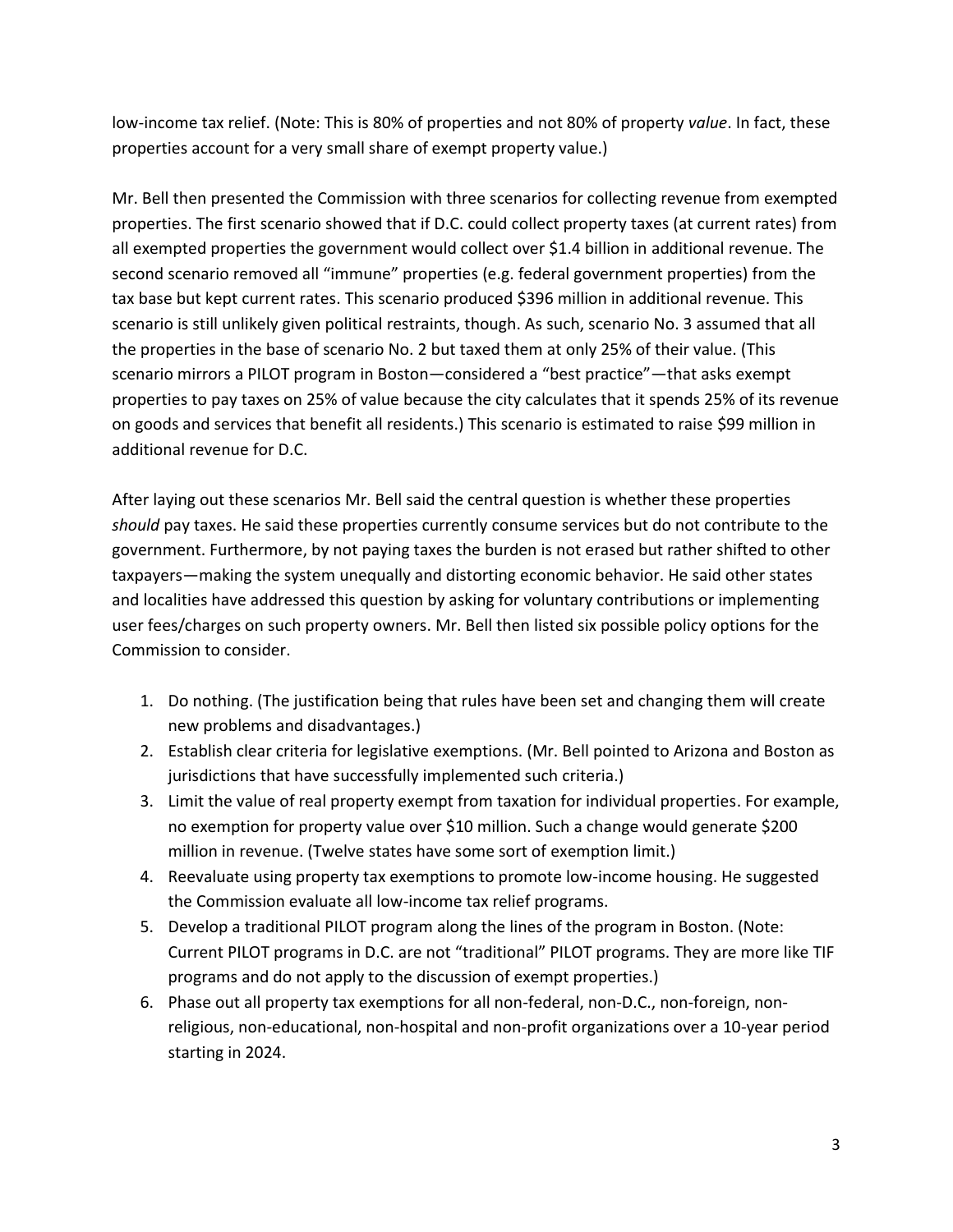These options were not presented as recommendations but rather a range of options created to spur debate and discussion. He also noted that most if not all of these changes should be phased in over a given period of time. With that note Mr. Bell concluded his comments and welcomed questions from the Commission.

Mr. Stefan Tucker asked Mr. Bell about his breakdown of exempt properties. Specifically, how are there so many charitable and educational properties listed as "residential"? Mr. Bell said he did not have a direct answer but that it was something that can be investigated. Mr. Tucker then asked how D.C.'s unique situation—its inability to tax at the source—might affect its implementation of a PILOT program. Mr. Bell said the PILOT program is essentially a quid pro quo and the fact that many employees who work at D.C. exempt properties do not pay income taxes (in contrast with Boston) would be taken into account during such a negotiation.

Mr. Fitzroy Lee then asked if "fairness" in property taxes also applies to income. Two neighbors may have the same home value but one may have a far higher income than the other. Under such conditions is a uniform property tax system still fair? Mr. Bell said it is because wealth is also a function of home value the uniform system is far. But he said a progressive rate system for properties can be added to further assist with vertical equity. Mr. Williams then asked why a taxexempt nonprofit organization is deemed to be supplying more benefits to a community than a local business (especially if the latter employs more D.C. residents). Mr. Bell agreed that such an assumption is faulty and that this is why a review—and negotiation about contribution—is needed. The Commission then discussed how many nonprofit organizations located in D.C. provide a national but not a local benefit. Mr. Bell stated that this is why a more direct quid pro quo negotiation about services and contributions is desirable.

Ms. Tracy Gordon then asked about the incidence of user fees and PILOTS: If D.C. adopted such a system who would ultimately pay the tax? Mr. Bell said there has been little incidence analysis performed and much depends on market conditions. Ms. Gordon asked if employees may ultimately face lower wages as a result of the PILOT program and Mr. Bell agreed this is a possibility, but he said capital may also be reduced. After Ms. Gordon asked about the administration of a PILOT Mr. Bell said they are traditionally performed on a case-by-case basis over a set period of time (every few years). He said the biggest advantage of such a system is that it is explicit, structured and transparent. The public knows why one property pays more or less than another.

Ms. Nicola Whiteman commented that a PILOT program could add an additional burden on nonprofits operating in D.C. She said this may provide incentive for organizations to move out of D.C. Mr. Williams agreed but asked why businesses should provide a subsidy for nonprofit organizations. If some of these exempt properties were taxed then current taxpayers would benefit from lower rates. After this discussion Mr. Bell was thanked for his contributions to the Commission.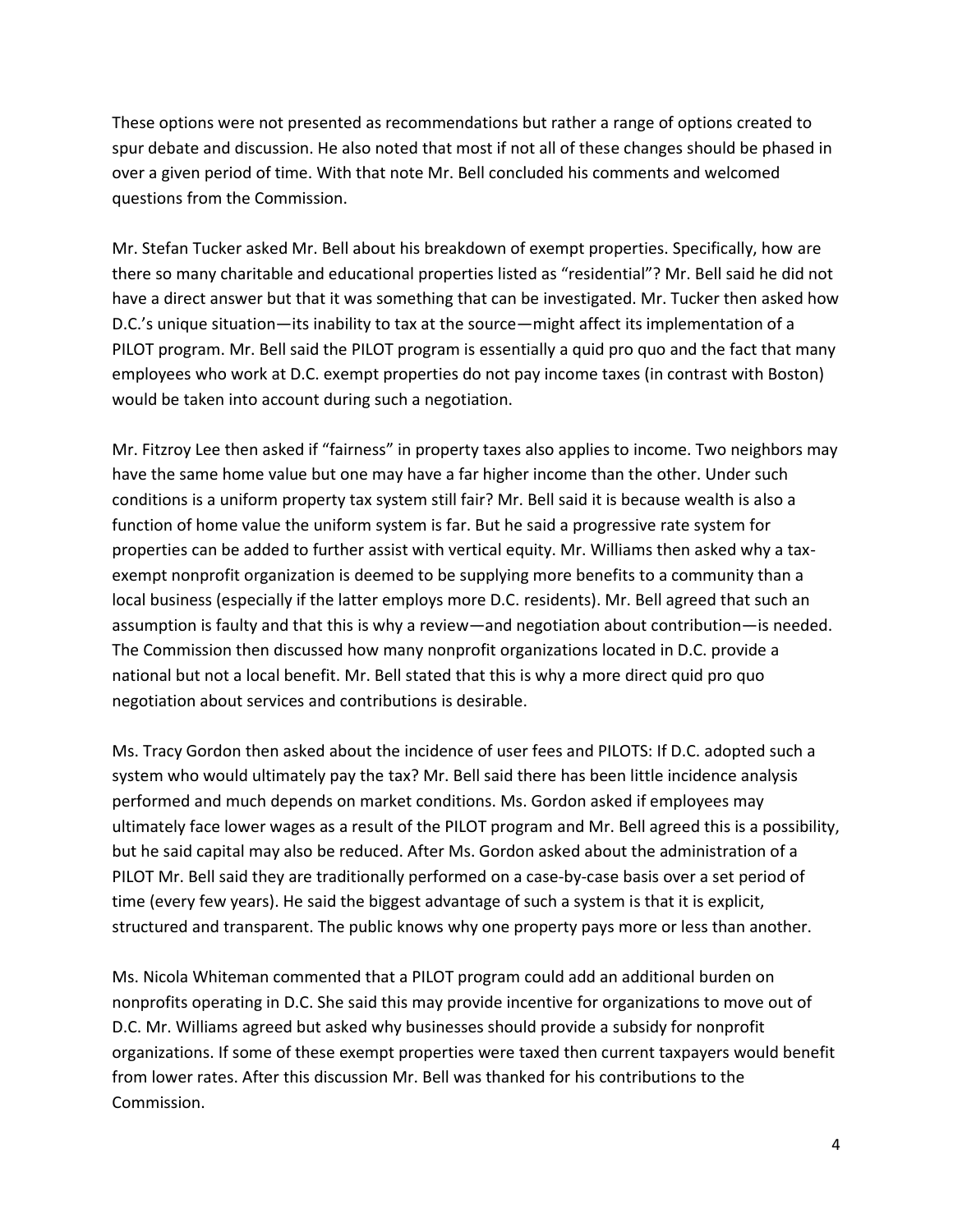### **IV. Presentation: An Analysis of Neighborhoods in D.C.**

Mr. Williams then introduced Ms. LaTanya Brown-Robertson, a professor at Bowie State University and former ORA staffer, to discuss transitional neighborhoods in D.C. Ms. Brown-Robertson was joined by Mr. Marvin Ward, a fiscal analysis with ORA, who assisted with the paper's research. Ms. Brown-Robertson began her presentation by nothing that her paper was a companion to the research delivered and presented to the Commission by Ms. Sally Wallace on fiscal architecture. While Ms. Wallace's presentations had provided a broad perspective of economic trends, Ms. Brown-Robertson's focus was on specific neighborhoods (as defined by D.C. property tax assessments) going through dramatic economic change between 2000 and 2010. She began by noting that after half a century of population decline, D.C. has experienced population growth since the turn of the century. Her goal was to see what affect these economic and population gains had had on particular neighborhoods with significant growth. Her analysis defined "transitional" neighborhoods as areas that had a median property value and federal adjusted gross income (AGI) below the city median in 2000 but that had grown faster (property and AGI) than the city average over the following 10 years.

Her major conclusions were that transitional neighborhoods over that time period had experienced a fundamental compositional change in population, now accounted for a greater share of wealth and had seen an increased residential tax burden. With respect to population, transitional neighborhoods experienced a substantial increase in working-age adults but a decrease in residents younger than age 15 and older than 65. (Other neighborhoods experienced a similar increase in working-age adults but a far less dramatic loss of other residents.) As for economic gains, all residents in transitional saw AGI growth but the gains were acutely concentrated in the top 20% of earners. (In all other neighborhoods the lower 80% actually experienced *more* AGI growth than the top 20% of earners.)

As for tax burdens, Ms. Brown-Robertson reported that residents of transitional neighborhoods saw their income taxes as a percentage of AGI decline but their property taxes as a percentage of AGI increase. In fact, residents of these neighborhoods now had a larger property tax burden than income tax burden (not the case in 2000). She said the rapidly rising property values in these neighborhoods are what drove this increased property tax burden (as the city passed a substantial amount of tax relief over this same period). She recommended the Commission recommend a broader circuit breaker program to address these concerns. Ms. Brown-Robertson also noted that her analysis was unable to dig deeper into income distribution and advised more study of lowincome households.

Following the recommendation of a broader circuit breaker, Mr. Ed Lazere noted that the D.C. Council had recently expanded the program (specifically raising the income threshold to \$50,000). He also noted that the tax burdens in the transitioning neighborhoods, combined with early data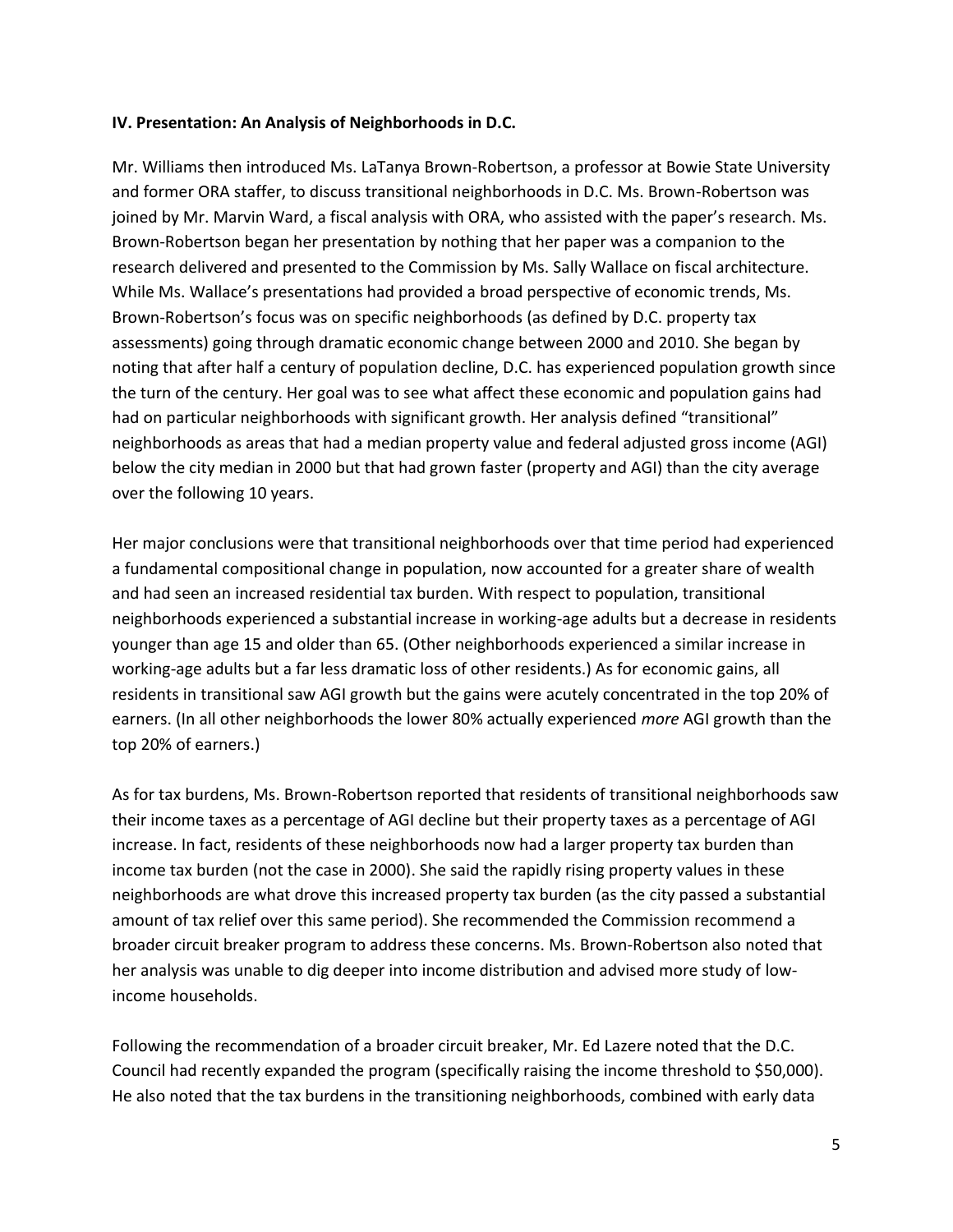presented on tax distribution (which showed that middle-income families face a relatively high burden in D.C.) are another reason the Commission should investigate ways to smooth out the progressivity of the D.C. tax system. After this discussion Ms. Brown-Robertson was thanked for her time and contributions on the Commission's work.

### **V. Presentation: Deed Recordation and Deed Transfer Taxes**

Mr. Williams then welcomed Mr. Rodney Green, executive director of the Howard University Center for Urban Progress, to discuss D.C.'s deed recordation and deed transfer taxes. It was noted that Mr. Green had also been a consultant on the 1998 Tax Revision Commission. He was joined by Ms. Judy Mulusa who assisted him with the research paper and presentation.

Mr. Green explained that the deed recordation tax (DRT) and property transfer tax (PTT) are levied when real property is sold or commercial property is refinanced for more than its current balance on outstanding loans. In D.C. the DRT is 1.45% and the PTT is 1.45% for a combined rate of 2.9%. If a residential property is sold for less than \$400,000, however, the combined rate is 2.2%. Mr. Green reported that the combined D.C. rate was five to six times larger than the rates in Virginia (it is a local tax) but roughly equal to the rates found in Maryland. The D.C. rate is also substantially lower than the rate in New York City, nearly equal to the rate in San Francisco and higher than the rate in Seattle. He also noted that many states out west completely lack such taxes.

D.C.'s DRT and PTT contribute between 3.5% and 8% of the city's tax revenue. The revenue contributions vary with business cycles (growing and falling with property sales). A key aspect of D.C.'s taxes is that 15% of the revenue is earmarked for the Housing Production Trust Fund (HPTF). This trust fund was established to address affordable housing in the District. Mr. Green said such earmarking is very common across jurisdictions.

Mr. Green also noted that most studies have found that taxes such as the DRT and PPT have a negligible effect on housing sales. He attributed this to the fact that these are one-time payments and add up to just \$40 a month if rolled into a mortgage. Mr. Green said academic literature has estimated that a 1% increase in these taxes leads to a 0.2% reduction in housing sales (which equates to 16 sales per year in D.C.). He also said the effect on the commercial market is also considered small. As for progressivity, he said that D.C. maintains a lower rate for homes valued at less than \$400,000 but that this may not be enough relief for many residents.

Mr. Green then offered policy options—not recommendations—for consideration. The first option was the complete elimination of these taxes. Such a change would result in \$150 million to \$300 million in lost revenue and harm the HFPT. In contrast, the tax could be increased by 2% and the city would gain \$83 million in revenue (and still remain below New York City's rate). Another option is to eliminate the "bump" at \$400,000 for residential property. If a marginal tax was instituted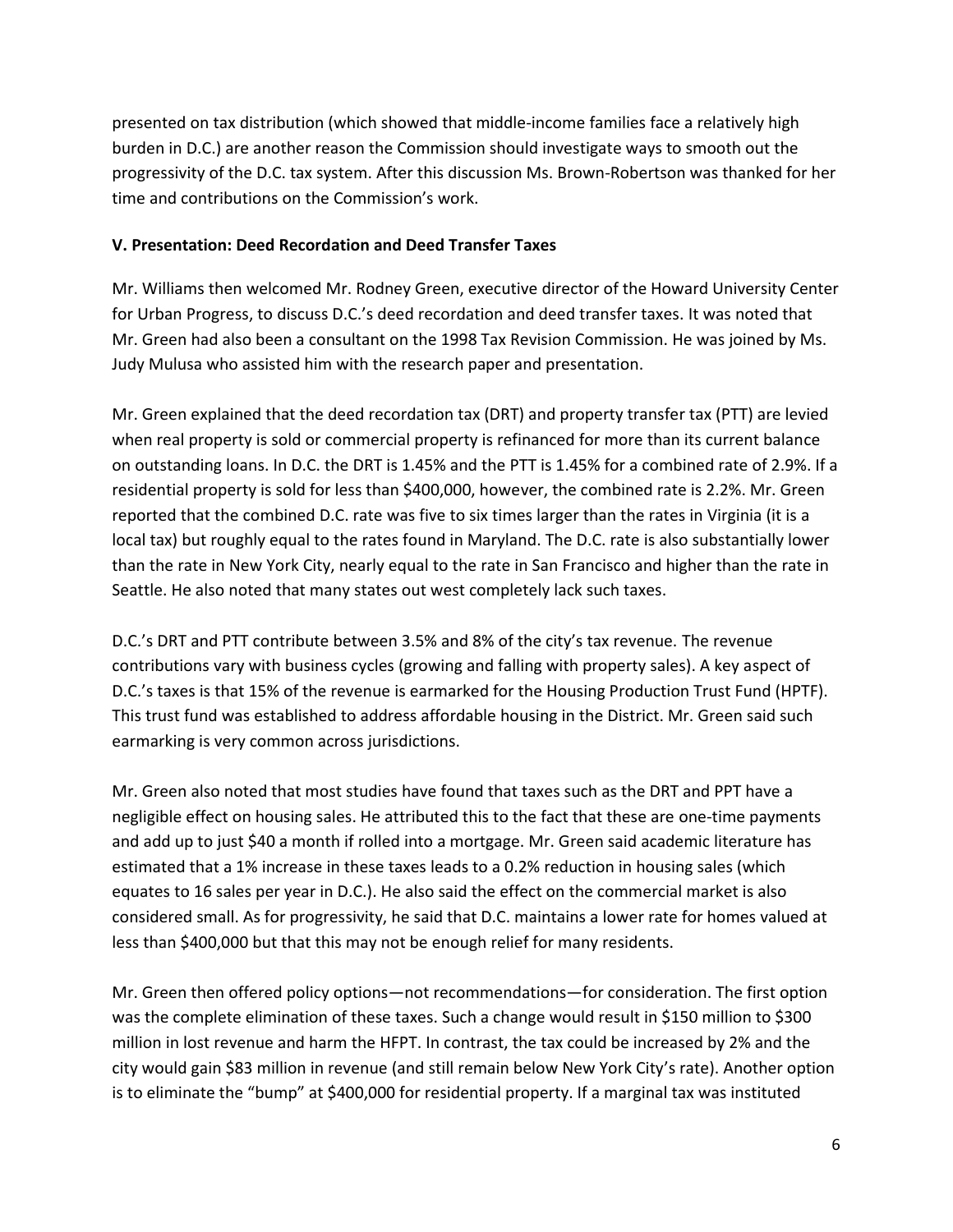(each additional dollar—not property—above \$400,000 was taxed at 2.9%) the city would lose \$5.6 million in revenue per year but economic decision would not be distorted.

He also proposed several ways to increase the progressivity of such taxes:

- Raise maximum income for exemption from 120% to 200% of the Housing and Urban Development rate.
- Waive taxes for first-time homebuyers (as in Maryland).
- Raise the maximum tax rate on higher cost properties.
- Increase bracketing in the system.

Mr. Green asked the Commission to "strongly" consider the last option. He noted that Hawaii has seven brackets (with higher marginal rates on higher property values) and that New Jersey has five brackets. More brackets, with marginal tax rates, would both increase the progressivity of the tax and remove the "bump" in the current system. He also advised the Commission to index brackets to inflation.

Returning to the HFPT, he also noted that Alice Rivlin recently proposed that a third of all property tax revenues resulting from increased property values go to such funds. He said such a plan creates far more stability in the financing of the fund.

Mr. Mark Ein then asked what was the justification for these taxes. Mr. Green responded that the justification is tax revenue. He noted that there is an additional fee paid when recordation occurs, and the revenue from this fee roughly pays for the office in charge of the recordation (so it's not tied to the service). He also noted that these taxes used to be federal, but were recently ended and moved to the local level. Mr. Ein then noted that while the tax is small that it still contributes to an investor's tax burden and exacerbates D.C.'s tax differences with Virginia.

Ms. Tracy Gordon noted that many localities were immediately harmed by declining revenue from such taxes at the start of the recession and asked about the volatility of DRT and PPT. Mr. Green said volatility is certainly a problem and one that is especially concentrated with respect to the HPFT. Ms. Gordon also asked about how less liquid homebuyers are affected by the one-time fee (no matter how small it is). Mr. Green said this is a good point and another argument for introducing more brackets into the system. He added that these brackets may add to the complexity of the taxes but will make them fairer.

# **VI. D.C. Tax Revision Commission Business**

Mr. Gerry Widdicombe then announced that the next meeting was scheduled for June 17 and would held at One Judiciary Square. He also reminded commissioners that a public hearing is